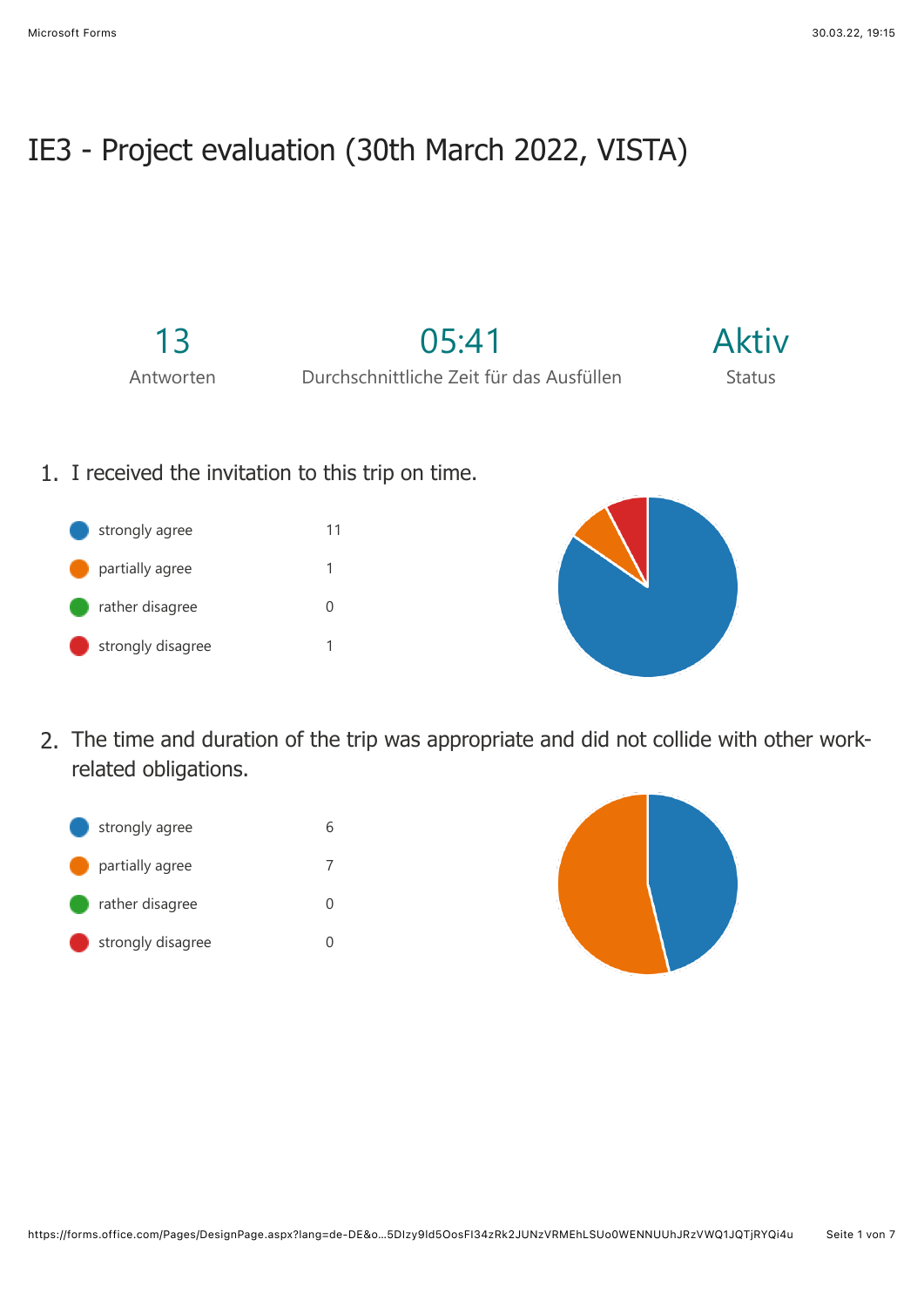3. The invitation stated clearly what was expected from my part. I could therefore prepare myself.





4. The amount of work prior to and after the meeting was appropriate within the given time.





- 5. The goal of the meeting was transparent and logical.
	- strongly agree 12 partially agree 1
	- rather disagree 0
	- strongly disagree and the 0



6. All participants take their role seriously and act reliably.



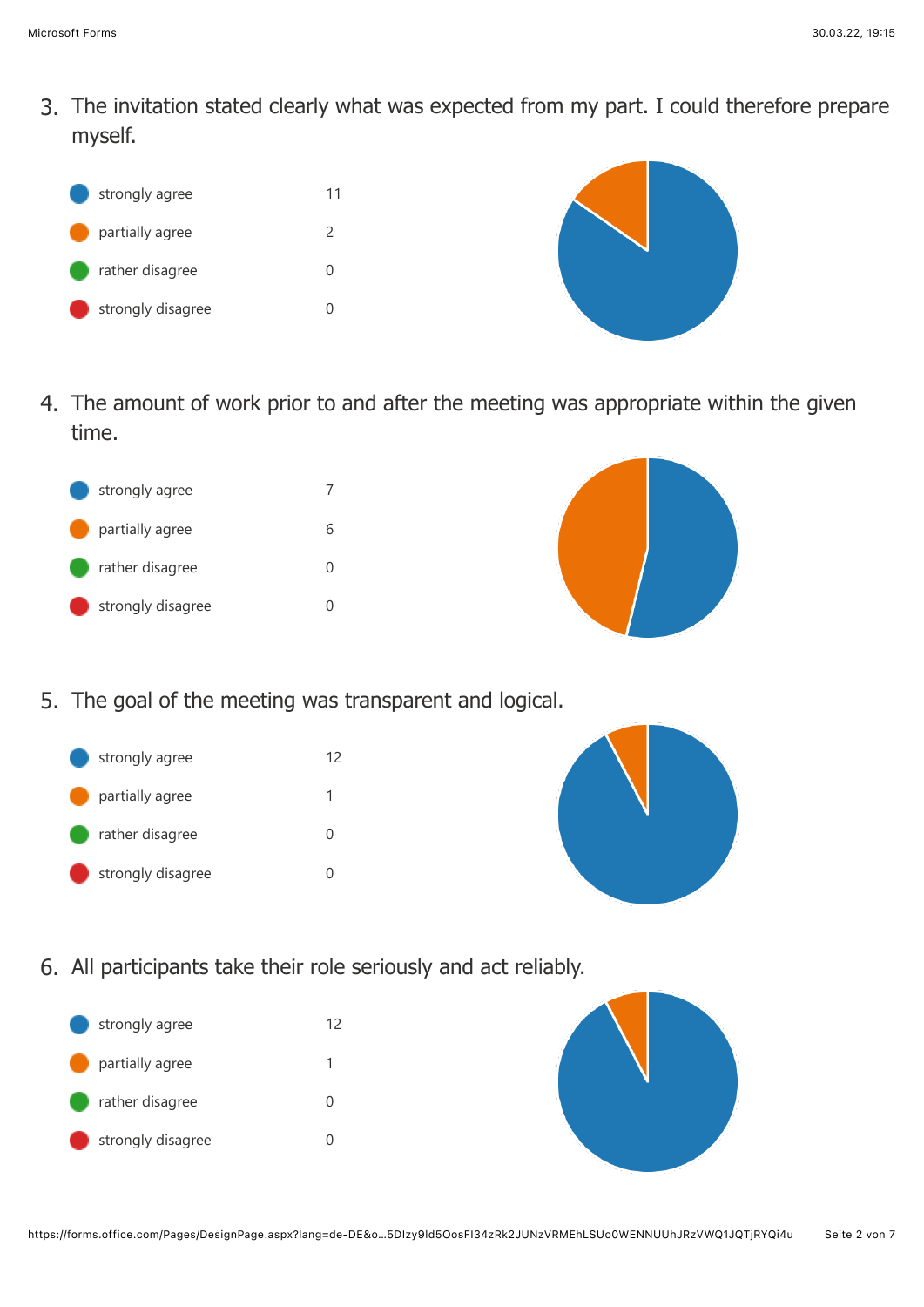7. I was given the opportunity to express my individual and organizational interests.



8. Even though we speak different languages, we never encountered communication barriers that we could not deal with.





9. Exchanging with the participants of the project is a valuable, constructive and productive experience.





10. Evaluate the exchange and collaboration with the participants. (1 - unsatisfactory, 10 excellent)





Durchschnittliche Bewertung 8.08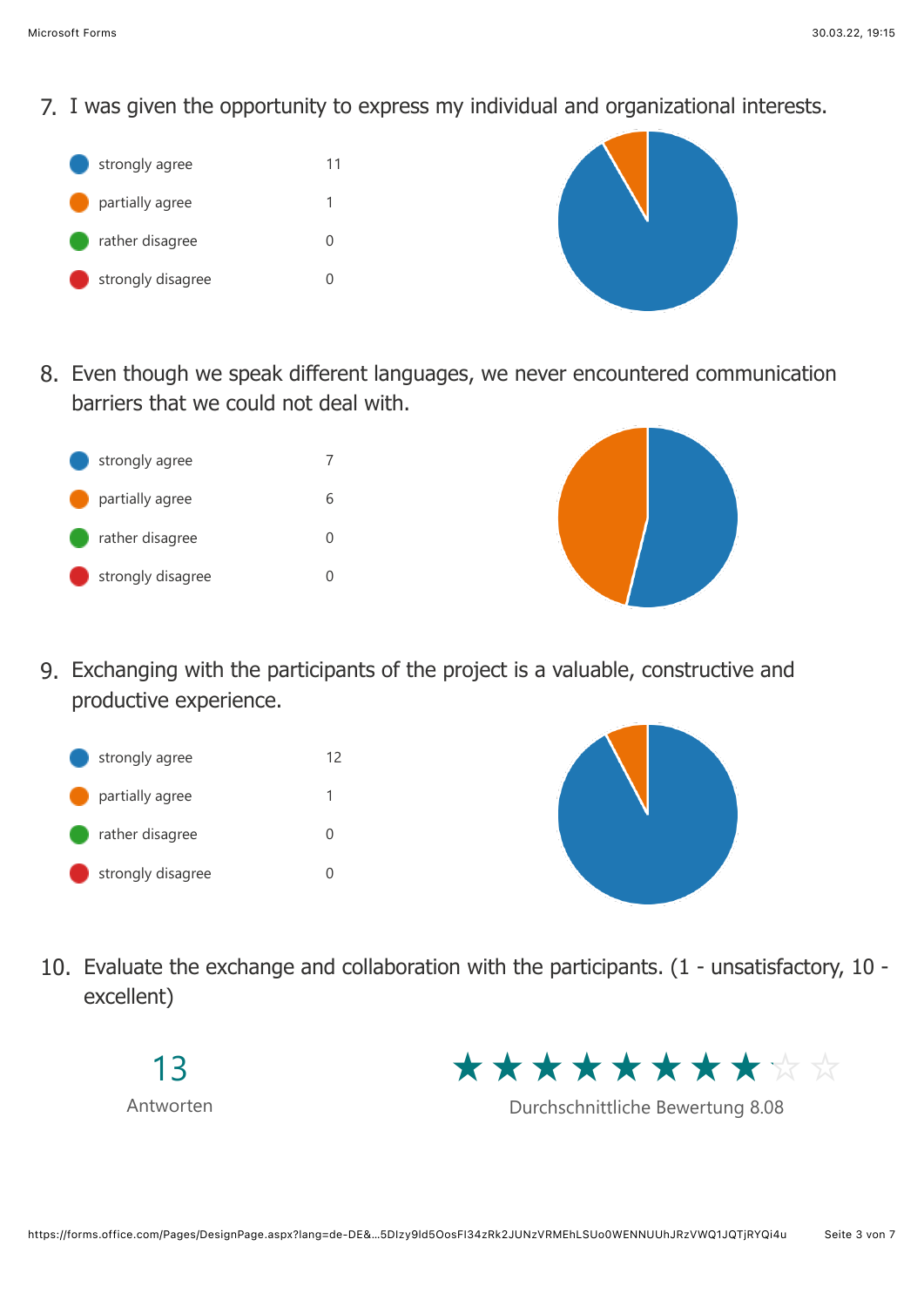



12. Did you already contact external partners of the project?



13. The exchange with the participants in Heerlen has allowed me...

|                 | Neueste Antworten                             |
|-----------------|-----------------------------------------------|
| 13<br>Antworten | "To devide work in making the course"         |
|                 | "Υρς"                                         |
|                 | "To listen closely and learn from each other" |

**3** Befragten (**23**%) antworteten **work** für diese Frage.

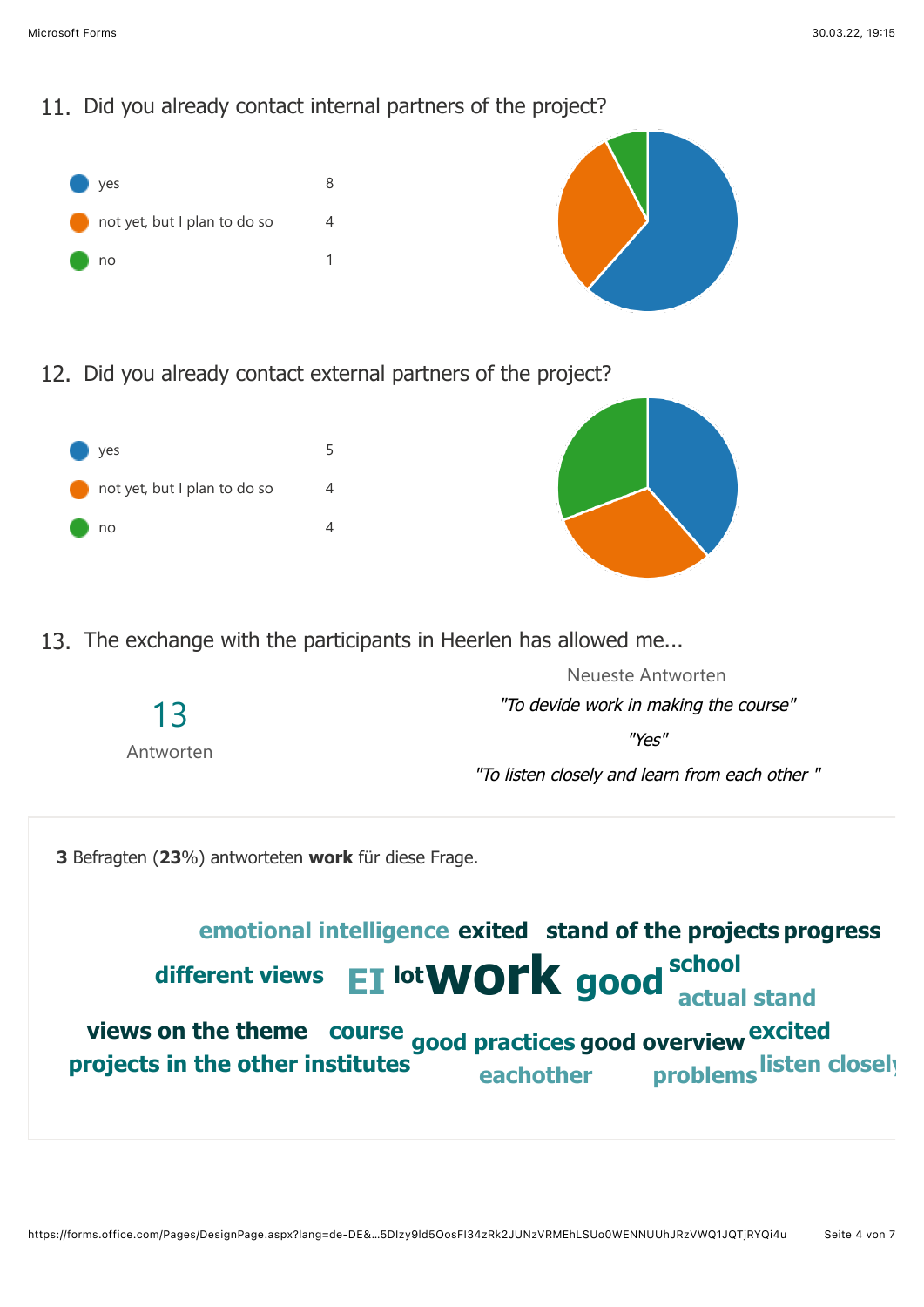## 14. The outcome of the meeting is relevant for my everyday work.





15. I have gained new theoretical insights into EI.





16. I learned about new instruments, methods, techniques for the development of EI skills and can apply and use them in my everyday work.



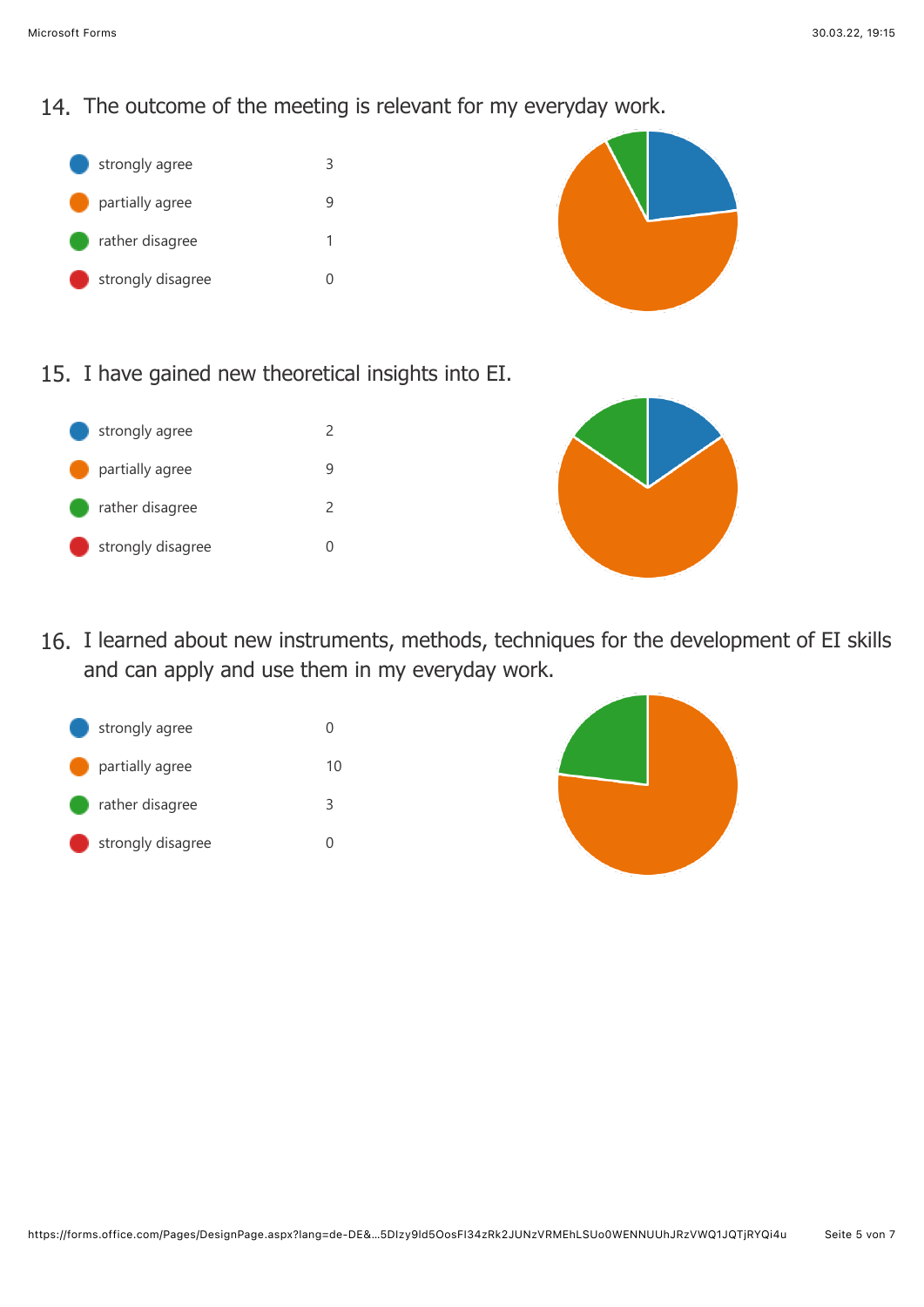17. I will try to use the following in my everyday work:



18. It would be helpful...

9

Antworten

Neueste Antworten "To look at schools wich are experts in using new autority" "Exchange, work together" "To exchange frequent"

**2** Befragten (**22**%) antworteten **exchange** für diese Frage.

## **exchange** workshops content of the trainings **exchange** workshops **different partners different schools time touchcourses with eachother info/courses activities concrete plan plan of implementation workshops experts frequent material**